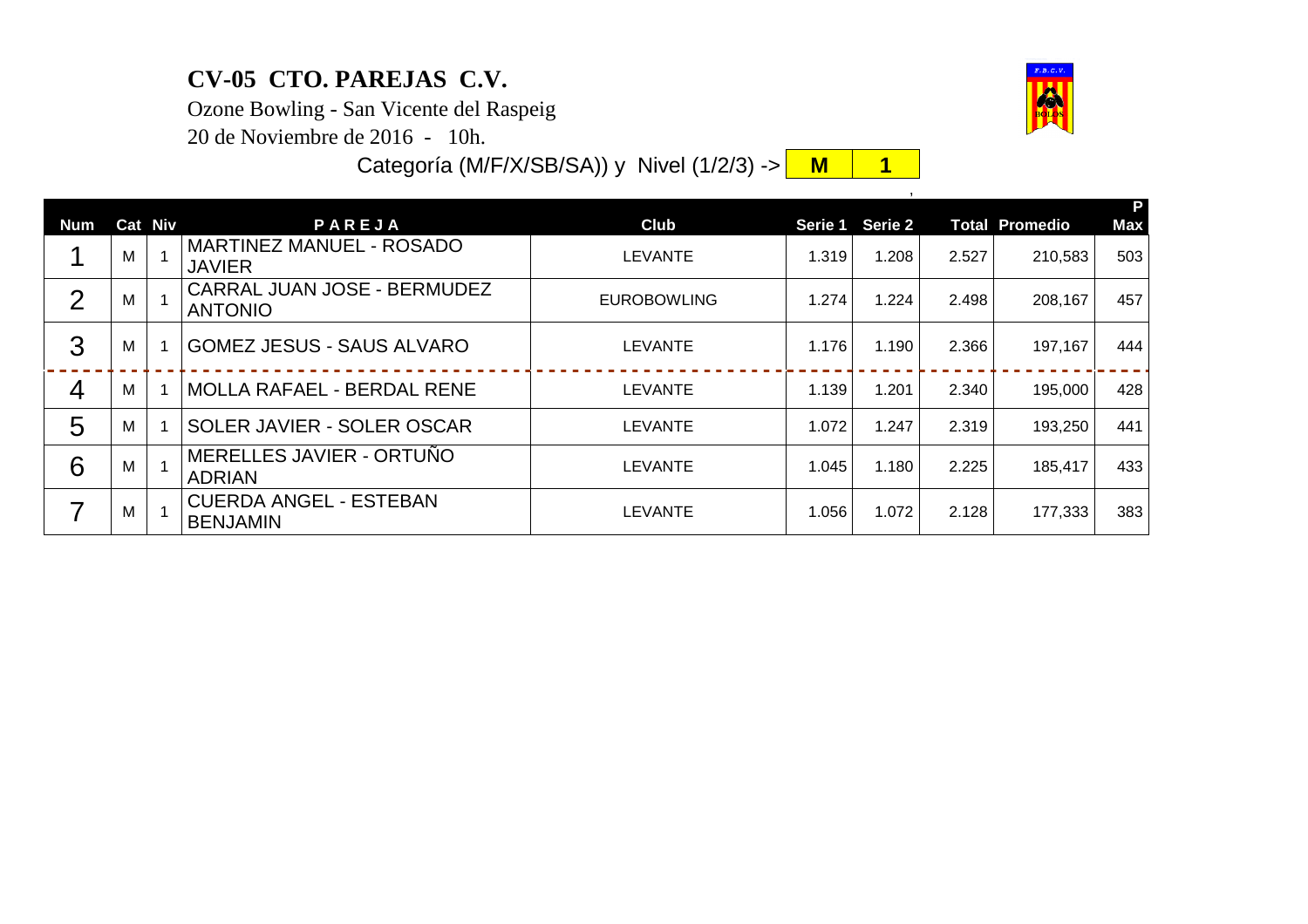Categoría (M/F/X/SB/SA)) y Nivel (1/2/3) -> **M 2** 

| Num            |   | Cat Niv        | PAREJA                                        | <b>Club</b>        |       | Serie 1 Serie 2 |       | <b>Total Promedio</b> | P<br><b>Max</b> |
|----------------|---|----------------|-----------------------------------------------|--------------------|-------|-----------------|-------|-----------------------|-----------------|
|                | м | $\overline{2}$ | RAMIREZ JOSE - GRILLO JOEL                    | <b>LEVANTE</b>     | 1.246 | 1.180           | 2.426 | 202,167               | 439             |
| 2              | M | $\overline{2}$ | <b>PAYA RAFAEL - FONT VICENTE</b>             | <b>LEVANTE</b>     | 1.185 | 1.166           | 2.351 | 195,917               | 414             |
| 3              | M | $\overline{2}$ | PEREZ PUCHE MANUEL - HERNANDEZ<br><b>JOSE</b> | <b>EUROBOWLING</b> | 1.115 | 1.114           | 2.229 | 185,750               | 414             |
| $\overline{4}$ | M | 2              | <b>TUOMINEN SEPPO - TIMONEN MARTI</b>         | <b>EUROBOWLING</b> | 1.148 | 1.004           | 2.152 | 179,333               | 436             |
| 5              | М | $\overline{2}$ | LEDESMA PEDRO - CERVERA ALEJANDRO             | LEVANTE            | 1.101 | 1.048           | 2.149 | 179,083               | 424             |
| 6              | M | 2              | KOSKINEN JUKKA - PELTONEN JARMO               | <b>EUROBOWLING</b> | 1.053 | 1.086           | 2.139 | 178,250               | 401             |
| 7              | М | $\overline{2}$ | <b>VENTURA FOSATI - MARI VICENTE</b>          | <b>LEVANTE</b>     | 1.053 | 1.083           | 2.136 | 178,000               | 401             |
| 8              | M | $\overline{2}$ | BERENGUER ANTONIO - PRIEGO MANUEL             | <b>EUROBOWLING</b> | 1.088 | 1.014           | 2.102 | 175,167               | 402             |
| 9              | M | $\overline{2}$ | <b>STAES LUDO - CALIFICE ROBERT</b>           | <b>EUROBOWLING</b> | 490   | 514             | 1.004 | 167,333               | 191             |

Categoría (M/F/X/SB/SA)) y Nivel  $(1/2/3)$  ->  $\begin{array}{|c|c|c|c|c|c|}\n\hline\nM & 3 & \multicolumn{1}{|c|}{3}\n\hline\n\end{array}$ 

,

| <b>Num</b>     | Cat Niv | PAREJA                                            | <b>Club</b>        | <b>Serie 1</b> | Serie 2 |       | <b>Total Promedio</b> | <b>Max</b> |
|----------------|---------|---------------------------------------------------|--------------------|----------------|---------|-------|-----------------------|------------|
|                | М       | NAVARRO IVAN - VASCO MANUEL                       | LEVANTE            | 1.118          | 1.084   | 2.202 | 183,500               | 386        |
| $\mathcal{P}$  | м       | MARTINEZ SALAS PEDRO - OTTO JEAN<br><b>MICHEL</b> | <b>EUROBOWLING</b> | 930            | 1.131   | 2.061 | 171,750               | 439        |
| 3              | М       | <b>FERRANDIS ANDRES - ROMERO JOSE</b>             | <b>SAN VICENTE</b> | 930            | 1.104   | 2.034 | 169,500               | 408        |
| $\overline{4}$ | М       | CASTILLO JUAN ANTONIO - POZO VICENTE              | LEVANTE            | 910            | 994     | 1.904 | 158,667               | 359        |
| 5              | М       | <b>GALAN RAUL FELIPE - CRISTIAN MARTINEZ</b>      | LEVANTE            | 776            | 831     | 1.607 | 133,917               | 310        |